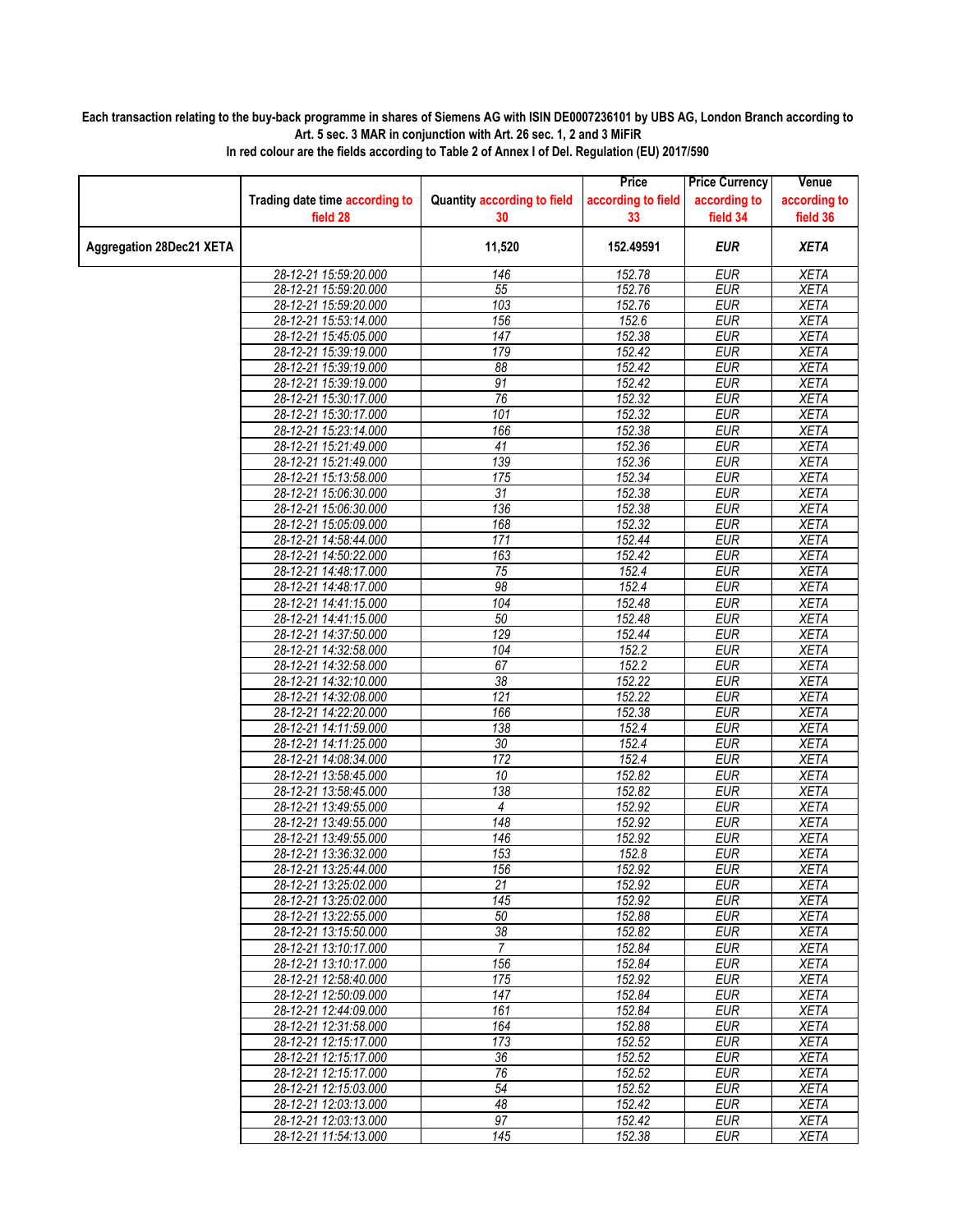| 28-12-21 11:49:29.000 | 63                    | 152.44 | <b>EUR</b> | <b>XETA</b> |
|-----------------------|-----------------------|--------|------------|-------------|
| 28-12-21 11:49:29.000 | 116                   | 152.44 | <b>EUR</b> | <b>XETA</b> |
| 28-12-21 11:41:45.000 | 147                   | 152.6  | <b>EUR</b> | <b>XETA</b> |
| 28-12-21 11:30:33.000 | 148                   | 152.66 | <b>EUR</b> | <b>XETA</b> |
| 28-12-21 11:22:08.000 | 98                    | 152.6  | <b>EUR</b> | <b>XETA</b> |
| 28-12-21 11:22:08.000 | 51                    | 152.6  | <b>EUR</b> | <b>XETA</b> |
| 28-12-21 11:22:05.000 | $\boldsymbol{\delta}$ | 152.6  | <b>EUR</b> | <b>XETA</b> |
| 28-12-21 11:15:38.000 | 174                   | 152.58 | <b>EUR</b> | <b>XETA</b> |
| 28-12-21 10:58:04.000 | 157                   | 152.94 | <b>EUR</b> |             |
|                       |                       |        |            | <b>XETA</b> |
| 28-12-21 10:58:04.000 | 180                   | 152.94 | <b>EUR</b> | <b>XETA</b> |
| 28-12-21 10:48:07.000 | 48                    | 152.8  | <b>EUR</b> | <b>XETA</b> |
| 28-12-21 10:48:07.000 | 100                   | 152.8  | <b>EUR</b> | <b>XETA</b> |
| 28-12-21 10:35:10.000 | 163                   | 152.84 | <b>EUR</b> | <b>XETA</b> |
| 28-12-21 10:35:10.000 | 88                    | 152.84 | <b>EUR</b> | <b>XETA</b> |
| 28-12-21 10:35:10.000 | 51                    | 152.84 | <b>EUR</b> | <b>XETA</b> |
| 28-12-21 10:35:10.000 | 9                     | 152.84 | <b>EUR</b> | <b>XETA</b> |
| 28-12-21 10:26:16.000 | 169                   | 152.92 | <b>EUR</b> | <b>XETA</b> |
| 28-12-21 10:18:10.000 | 175                   | 153    | <b>EUR</b> | <b>XETA</b> |
| 28-12-21 10:13:58.000 | 24                    | 152.98 | <b>EUR</b> | <b>XETA</b> |
| 28-12-21 10:13:58.000 | 83                    | 152.98 | <b>EUR</b> | <b>XETA</b> |
| 28-12-21 10:13:56.000 | $\overline{7}$        | 152.98 | EUR        | <b>XETA</b> |
| 28-12-21 10:13:36.000 | 30                    | 152.98 | <b>EUR</b> | <b>XETA</b> |
| 28-12-21 10:07:47.000 | 1                     | 152.9  | <b>EUR</b> | <b>XETA</b> |
|                       |                       | 152.9  | $E$ UR     |             |
| 28-12-21 10:07:47.000 | 149                   |        |            | <b>XETA</b> |
| 28-12-21 10:00:06.000 | 94                    | 152.84 | <b>EUR</b> | <b>XETA</b> |
| 28-12-21 10:00:06.000 | 86                    | 152.84 | <b>EUR</b> | <b>XETA</b> |
| 28-12-21 09:50:36.000 | 145                   | 152.66 | <b>EUR</b> | <b>XETA</b> |
| 28-12-21 09:50:36.000 | $\mathfrak{Z}$        | 152.66 | <b>EUR</b> | <b>XETA</b> |
| 28-12-21 09:49:28.000 | 156                   | 152.74 | <b>EUR</b> | <b>XETA</b> |
| 28-12-21 09:49:13.000 | 6                     | 152.74 | <b>EUR</b> | <b>XETA</b> |
| 28-12-21 09:38:51.000 | 164                   | 152.9  | <b>EUR</b> | <b>XETA</b> |
| 28-12-21 09:29:44.000 | 119                   | 152.58 | <b>EUR</b> | <b>XETA</b> |
| 28-12-21 09:29:44.000 | 38                    | 152.56 | <b>EUR</b> | <b>XETA</b> |
| 28-12-21 09:29:08.000 | 151                   | 152.5  | <b>EUR</b> | <b>XETA</b> |
| 28-12-21 09:28:11.000 | 179                   | 152.52 | <b>EUR</b> | <b>XETA</b> |
| 28-12-21 09:23:40.000 | 160                   | 152.58 | <b>EUR</b> | <b>XETA</b> |
| 28-12-21 09:19:26.000 | 53                    | 152.4  | <b>EUR</b> | <b>XETA</b> |
| 28-12-21 09:19:26.000 | 1                     | 152.4  | <b>EUR</b> | <b>XETA</b> |
| 28-12-21 09:19:26.000 | 23                    | 152.4  | <b>EUR</b> | <b>XETA</b> |
| 28-12-21 09:12:19.000 | 168                   | 152.38 | <b>EUR</b> | <b>XETA</b> |
| 28-12-21 09:04:14.000 | 138                   | 152.28 | <b>EUR</b> | <b>XETA</b> |
|                       | 17                    |        |            |             |
| 28-12-21 09:04:14.000 |                       | 152.28 | EUR        | XETA        |
| 28-12-21 09:00:14.000 | 146                   | 152.18 | <b>EUR</b> | <b>XETA</b> |
| 28-12-21 08:58:12.000 | 160                   | 152.12 | <b>EUR</b> | <b>XETA</b> |
| 28-12-21 08:49:50.000 | 118                   | 152.02 | EUR        | XETA        |
| 28-12-21 08:49:50.000 | 46                    | 152.02 | <b>EUR</b> | <b>XETA</b> |
| 28-12-21 08:46:01.000 | 52                    | 151.86 | <b>EUR</b> | <b>XETA</b> |
| 28-12-21 08:46:01.000 | 6                     | 151.86 | <b>EUR</b> | <b>XETA</b> |
| 28-12-21 08:46:00.000 | 9                     | 151.86 | <b>EUR</b> | <b>XETA</b> |
| 28-12-21 08:45:49.000 | 68                    | 151.86 | <b>EUR</b> | <b>XETA</b> |
| 28-12-21 08:45:49.000 | 13                    | 151.86 | <b>EUR</b> | <b>XETA</b> |
| 28-12-21 08:44:00.000 | 160                   | 151.74 | <b>EUR</b> | <b>XETA</b> |
| 28-12-21 08:38:41.000 | 75                    | 151.4  | <b>EUR</b> | <b>XETA</b> |
| 28-12-21 08:29:48.000 | 171                   | 151.5  | <b>EUR</b> | <b>XETA</b> |
| 28-12-21 08:29:48.000 | 148                   | 151.52 | <b>EUR</b> | <b>XETA</b> |
| 28-12-21 08:29:35.000 | 19                    | 151.52 | <b>EUR</b> | <b>XETA</b> |
| 28-12-21 08:13:59.000 | 123                   | 151.22 | <b>EUR</b> | <b>XETA</b> |
|                       | 31                    | 151.22 | <b>EUR</b> | <b>XETA</b> |
| 28-12-21 08:13:59.000 |                       |        |            |             |
| 28-12-21 08:12:55.000 | 163                   | 151.38 | <b>EUR</b> | <b>XETA</b> |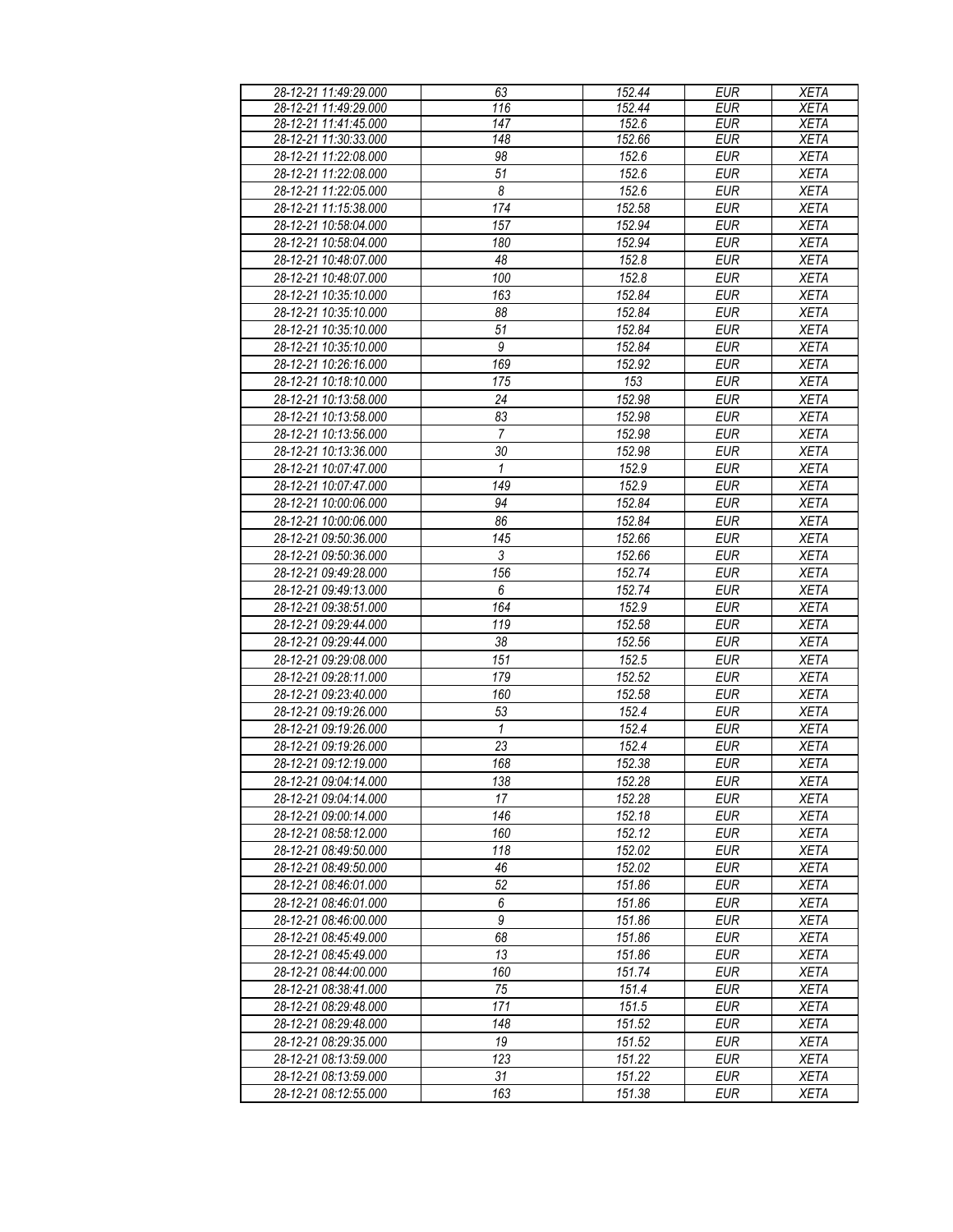**Each order relating to the buy-back programme above according to Art. 5 sec. 3 MAR in conjunction with Art. 25 sec. 1 and 2 MiFiR** 

**In red colour are the fields according to Table 2 of the Annex of Del. Regulation (EU) 2017/580; alternatively you may report the** 

| Date and Time according to field 9 | <b>Segment MIC code</b><br>according to field 16 | <b>Transaction price</b><br>according to field 28 | <b>Price currency according</b><br>to field 29 | <b>Buy-sell indicator</b><br>according to field 32 |
|------------------------------------|--------------------------------------------------|---------------------------------------------------|------------------------------------------------|----------------------------------------------------|
| 28-12-21 15:59:20.000              | <b>XETA</b>                                      | 152.78                                            | <b>EUR</b>                                     | <b>BUY</b>                                         |
| 28-12-21 15:59:20.000              | <b>XETA</b>                                      | 152.76                                            | <b>EUR</b>                                     | <b>BUY</b>                                         |
| 28-12-21 15:59:20.000              | <b>XETA</b>                                      | 152.76                                            | <b>EUR</b>                                     | <b>BUY</b>                                         |
| 28-12-21 15:53:14.000              | <b>XETA</b>                                      | 152.6                                             | <b>EUR</b>                                     | <b>BUY</b>                                         |
| 28-12-21 15:45:05.000              | <b>XETA</b>                                      | 152.38                                            | <b>EUR</b>                                     | <b>BUY</b>                                         |
| 28-12-21 15:39:19.000              | <b>XETA</b>                                      | 152.42                                            | <b>EUR</b>                                     | <b>BUY</b>                                         |
| 28-12-21 15:39:19.000              | <b>XETA</b>                                      | 152.42                                            | <b>EUR</b>                                     | <b>BUY</b>                                         |
| 28-12-21 15:39:19.000              | <b>XETA</b>                                      | 152.42                                            | <b>EUR</b>                                     | <b>BUY</b>                                         |
| 28-12-21 15:30:17.000              | <b>XETA</b>                                      | 152.32                                            | <b>EUR</b>                                     | <b>BUY</b>                                         |
| 28-12-21 15:30:17.000              | <b>XETA</b>                                      | 152.32                                            | <b>EUR</b>                                     | <b>BUY</b>                                         |
| 28-12-21 15:23:14.000              | <b>XETA</b>                                      | 152.38                                            | <b>EUR</b>                                     | <b>BUY</b>                                         |
| 28-12-21 15:21:49.000              | <b>XETA</b>                                      | 152.36                                            | <b>EUR</b>                                     | <b>BUY</b>                                         |
| 28-12-21 15:21:49.000              | <b>XETA</b>                                      | 152.36                                            | <b>EUR</b>                                     | <b>BUY</b>                                         |
| 28-12-21 15:13:58.000              | <b>XETA</b>                                      | 152.34                                            | <b>EUR</b>                                     | <b>BUY</b>                                         |
| 28-12-21 15:06:30.000              | <b>XETA</b>                                      | 152.38                                            | <b>EUR</b>                                     | <b>BUY</b>                                         |
| 28-12-21 15:06:30.000              | <b>XETA</b>                                      | 152.38                                            | <b>EUR</b>                                     | <b>BUY</b>                                         |
| 28-12-21 15:05:09.000              | <b>XETA</b>                                      | 152.32                                            | <b>EUR</b>                                     | <b>BUY</b>                                         |
| 28-12-21 14:58:44.000              | <b>XETA</b>                                      | 152.44                                            | <b>EUR</b>                                     | <b>BUY</b>                                         |
| 28-12-21 14:50:22.000              | <b>XETA</b>                                      | 152.42                                            | <b>EUR</b>                                     | <b>BUY</b>                                         |
| 28-12-21 14:48:17.000              | <b>XETA</b>                                      | 152.4                                             | <b>EUR</b>                                     | <b>BUY</b>                                         |
| 28-12-21 14:48:17.000              | <b>XETA</b>                                      | 152.4                                             | <b>EUR</b>                                     | <b>BUY</b>                                         |
| 28-12-21 14:41:15.000              | <b>XETA</b>                                      | 152.48                                            | <b>EUR</b>                                     | <b>BUY</b>                                         |
| 28-12-21 14:41:15.000              | <b>XETA</b>                                      | 152.48                                            | <b>EUR</b>                                     | <b>BUY</b>                                         |
| 28-12-21 14:37:50.000              | <b>XETA</b>                                      | 152.44                                            | <b>EUR</b>                                     | <b>BUY</b>                                         |
| 28-12-21 14:32:58.000              | <b>XETA</b>                                      | 152.2                                             | <b>EUR</b>                                     | <b>BUY</b>                                         |
| 28-12-21 14:32:58.000              | <b>XETA</b>                                      | 152.2                                             | <b>EUR</b>                                     | <b>BUY</b>                                         |
| 28-12-21 14:32:10.000              | <b>XETA</b>                                      | 152.22                                            | <b>EUR</b>                                     | <b>BUY</b>                                         |
| 28-12-21 14:32:08.000              | <b>XETA</b>                                      | $\overline{152.22}$                               | <b>EUR</b>                                     | <b>BUY</b>                                         |
| 28-12-21 14:22:20.000              | <b>XETA</b>                                      | 152.38                                            | <b>EUR</b>                                     | <b>BUY</b>                                         |
| 28-12-21 14:11:59.000              | <b>XETA</b>                                      | 152.4                                             | <b>EUR</b>                                     | <b>BUY</b>                                         |
| 28-12-21 14:11:25.000              | <b>XETA</b>                                      | 152.4                                             | <b>EUR</b>                                     | <b>BUY</b>                                         |
| 28-12-21 14:08:34.000              | <b>XETA</b>                                      | 152.4                                             | <b>EUR</b>                                     | <b>BUY</b>                                         |
| 28-12-21 13:58:45.000              | <b>XETA</b>                                      | 152.82                                            | <b>EUR</b>                                     | <b>BUY</b>                                         |
| 28-12-21 13:58:45.000              | <b>XETA</b>                                      | 152.82                                            | <b>EUR</b>                                     | <b>BUY</b>                                         |
| 28-12-21 13:49:55.000              | <b>XETA</b>                                      | 152.92                                            | <b>EUR</b>                                     | <b>BUY</b>                                         |
| 28-12-21 13:49:55.000              | <b>XETA</b>                                      | 152.92                                            | <b>EUR</b>                                     | <b>BUY</b>                                         |
| 28-12-21 13:49:55.000              | <b>XETA</b>                                      | 152.92                                            | <b>EUR</b>                                     | <b>BUY</b>                                         |
| 28-12-21 13:36:32.000              | <b>XETA</b>                                      | 152.8                                             | <b>EUR</b>                                     | <b>BUY</b>                                         |
| 28-12-21 13:25:44.000              | <b>XETA</b>                                      | 152.92                                            | <b>EUR</b>                                     | <b>BUY</b>                                         |
| 28-12-21 13:25:02.000              | <b>XETA</b>                                      | 152.92                                            | <b>EUR</b>                                     | <b>BUY</b>                                         |
| 28-12-21 13:25:02.000              | <b>XETA</b>                                      | 152.92                                            | <b>EUR</b>                                     | <b>BUY</b>                                         |
| 28-12-21 13:22:55.000              | <b>XETA</b>                                      | 152.88                                            | <b>EUR</b>                                     | <b>BUY</b>                                         |
| 28-12-21 13:15:50.000              | <b>XETA</b>                                      | 152.82                                            | <b>EUR</b>                                     | <b>BUY</b>                                         |
| 28-12-21 13:10:17.000              | <b>XETA</b>                                      | 152.84                                            | EUR                                            | <b>BUY</b>                                         |
| 28-12-21 13:10:17.000              | <b>XETA</b>                                      | 152.84                                            | <b>EUR</b>                                     | <b>BUY</b>                                         |
| 28-12-21 12:58:40.000              | <b>XETA</b>                                      | 152.92                                            | <b>EUR</b>                                     | <b>BUY</b>                                         |
| 28-12-21 12:50:09.000              | <b>XETA</b>                                      | 152.84                                            | <b>EUR</b>                                     | <b>BUY</b>                                         |
| 28-12-21 12:44:09.000              | <b>XETA</b>                                      | 152.84                                            | <b>EUR</b>                                     | <b>BUY</b>                                         |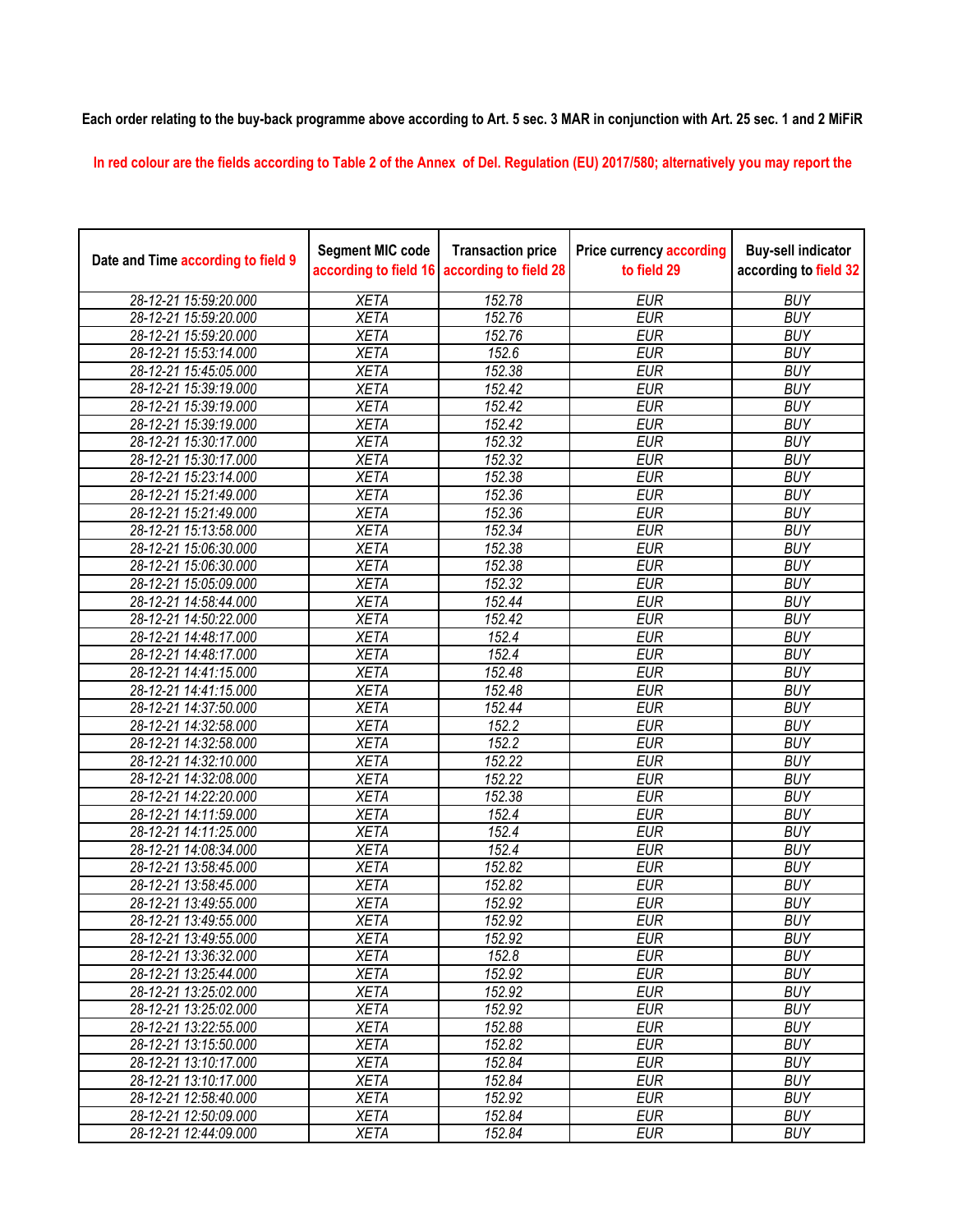| 28-12-21 12:31:58.000                          | <b>XETA</b>                | 152.88              | <b>EUR</b>               | <b>BUY</b>               |
|------------------------------------------------|----------------------------|---------------------|--------------------------|--------------------------|
| 28-12-21 12:15:17.000                          | <b>XETA</b>                | 152.52              | <b>EUR</b>               | <b>BUY</b>               |
| 28-12-21 12:15:17.000                          | <b>XETA</b>                | 152.52              | <b>EUR</b>               | <b>BUY</b>               |
| 28-12-21 12:15:17.000                          | <b>XETA</b>                | 152.52              | <b>EUR</b>               | <b>BUY</b>               |
| 28-12-21 12:15:03.000                          | <b>XETA</b>                | 152.52              | <b>EUR</b>               | <b>BUY</b>               |
| 28-12-21 12:03:13.000                          | <b>XETA</b>                | 152.42              | <b>EUR</b>               | <b>BUY</b>               |
| 28-12-21 12:03:13.000                          | <b>XETA</b>                | 152.42              | <b>EUR</b>               | <b>BUY</b>               |
| 28-12-21 11:54:13.000                          | <b>XETA</b>                | $\overline{152.38}$ | <b>EUR</b>               | <b>BUY</b>               |
| 28-12-21 11:49:29.000                          | <b>XETA</b>                | 152.44              | <b>EUR</b>               | <b>BUY</b>               |
| 28-12-21 11:49:29.000                          | <b>XETA</b><br><b>XETA</b> | 152.44<br>152.6     | <b>EUR</b><br><b>EUR</b> | <b>BUY</b><br><b>BUY</b> |
| 28-12-21 11:41:45.000<br>28-12-21 11:30:33.000 | <b>XETA</b>                | 152.66              | <b>EUR</b>               | <b>BUY</b>               |
| 28-12-21 11:22:08.000                          |                            |                     |                          | <b>BUY</b>               |
|                                                | <b>XETA</b>                | 152.6               | <b>EUR</b>               |                          |
| 28-12-21 11:22:08.000                          | <b>XETA</b>                | 152.6               | <b>EUR</b>               | <b>BUY</b>               |
| 28-12-21 11:22:05.000                          | <b>XETA</b>                | 152.6               | <b>EUR</b>               | <b>BUY</b>               |
| 28-12-21 11:15:38.000                          | <b>XETA</b>                | 152.58              | <b>EUR</b>               | <b>BUY</b>               |
| 28-12-21 10:58:04.000                          | <b>XETA</b>                | 152.94              | <b>EUR</b>               | <b>BUY</b>               |
| 28-12-21 10:58:04.000                          | <b>XETA</b>                | 152.94              | <b>EUR</b>               | <b>BUY</b>               |
| 28-12-21 10:48:07.000                          | <b>XETA</b>                | 152.8               | <b>EUR</b>               | <b>BUY</b>               |
| 28-12-21 10:48:07.000                          | <b>XETA</b>                | 152.8               | <b>EUR</b>               | <b>BUY</b>               |
| 28-12-21 10:35:10.000                          | <b>XETA</b>                | 152.84              | <b>EUR</b>               | <b>BUY</b>               |
| 28-12-21 10:35:10.000                          | <b>XETA</b>                | 152.84              | <b>EUR</b>               | <b>BUY</b>               |
| 28-12-21 10:35:10.000                          | <b>XETA</b>                | 152.84              | <b>EUR</b>               | <b>BUY</b>               |
| 28-12-21 10:35:10.000                          | <b>XETA</b>                | 152.84              | <b>EUR</b>               | <b>BUY</b>               |
| 28-12-21 10:26:16.000                          | <b>XETA</b>                | 152.92              | <b>EUR</b>               | <b>BUY</b>               |
| 28-12-21 10:18:10.000                          | <b>XETA</b>                | 153                 | <b>EUR</b>               | <b>BUY</b>               |
| 28-12-21 10:13:58.000                          | <b>XETA</b>                | 152.98              | <b>EUR</b>               | <b>BUY</b>               |
| 28-12-21 10:13:58.000                          | <b>XETA</b>                | 152.98              | <b>EUR</b>               | <b>BUY</b>               |
| 28-12-21 10:13:56.000                          | <b>XETA</b>                | 152.98              | <b>EUR</b>               | <b>BUY</b>               |
| 28-12-21 10:13:36.000                          | <b>XETA</b>                | 152.98              | <b>EUR</b>               | <b>BUY</b>               |
| 28-12-21 10:07:47.000                          | <b>XETA</b>                | 152.9               | <b>EUR</b>               | <b>BUY</b>               |
| 28-12-21 10:07:47.000                          | <b>XETA</b>                | 152.9               | <b>EUR</b>               | <b>BUY</b>               |
| 28-12-21 10:00:06.000                          | <b>XETA</b>                | 152.84              | <b>EUR</b>               | <b>BUY</b>               |
| 28-12-21 10:00:06.000                          | <b>XETA</b>                | 152.84              | <b>EUR</b>               | <b>BUY</b>               |
| 28-12-21 09:50:36.000                          | <b>XETA</b>                | 152.66              | <b>EUR</b>               | <b>BUY</b>               |
| 28-12-21 09:50:36.000                          | <b>XETA</b>                | 152.66              | <b>EUR</b>               | <b>BUY</b>               |
| 28-12-21 09:49:28.000                          |                            |                     |                          |                          |
|                                                | <b>XETA</b>                | 152.74              | <b>EUR</b>               | <b>BUY</b>               |
| 28-12-21 09:49:13.000                          | <b>XETA</b>                | 152.74              | <b>EUR</b>               | <b>BUY</b>               |
| 28-12-21 09:38:51.000                          | <b>XETA</b>                | 152.9               | <b>EUR</b>               | <b>BUY</b>               |
| 28-12-21 09:29:44.000                          | <b>XETA</b>                | 152.58              | <b>EUR</b>               | <b>BUY</b>               |
| 28-12-21 09:29:44.000                          | <b>XETA</b>                | 152.56              | <b>EUR</b>               | <b>BUY</b>               |
| 28-12-21 09:29:08.000                          | <b>XETA</b>                | 152.5               | <b>EUR</b>               | <b>BUY</b>               |
| 28-12-21 09:28:11.000                          | <b>XETA</b>                | 152.52              | <b>EUR</b>               | <b>BUY</b>               |
| 28-12-21 09:23:40.000                          | <b>XETA</b>                | 152.58              | EUR                      | <b>BUY</b>               |
| 28-12-21 09:19:26.000                          | <b>XETA</b>                | 152.4               | <b>EUR</b>               | <b>BUY</b>               |
| 28-12-21 09:19:26.000                          | <b>XETA</b>                | 152.4               | <b>EUR</b>               | <b>BUY</b>               |
| 28-12-21 09:19:26.000                          | <b>XETA</b>                | 152.4               | <b>EUR</b>               | <b>BUY</b>               |
| 28-12-21 09:12:19.000                          | <b>XETA</b>                | 152.38              | <b>EUR</b>               | <b>BUY</b>               |
| 28-12-21 09:04:14.000                          | <b>XETA</b>                | 152.28              | <b>EUR</b>               | <b>BUY</b>               |
| 28-12-21 09:04:14.000                          | <b>XETA</b>                | 152.28              | <b>EUR</b>               | <b>BUY</b>               |
| 28-12-21 09:00:14.000                          | <b>XETA</b>                | 152.18              | <b>EUR</b>               | <b>BUY</b>               |
| 28-12-21 08:58:12.000                          | <b>XETA</b>                | 152.12              | <b>EUR</b>               | <b>BUY</b>               |
| 28-12-21 08:49:50.000                          | <b>XETA</b>                | 152.02              | <b>EUR</b>               | <b>BUY</b>               |
| 28-12-21 08:49:50.000                          | <b>XETA</b>                | 152.02              | EUR                      | <b>BUY</b>               |
| 28-12-21 08:46:01.000                          | <b>XETA</b>                | 151.86              | <b>EUR</b>               | <b>BUY</b>               |